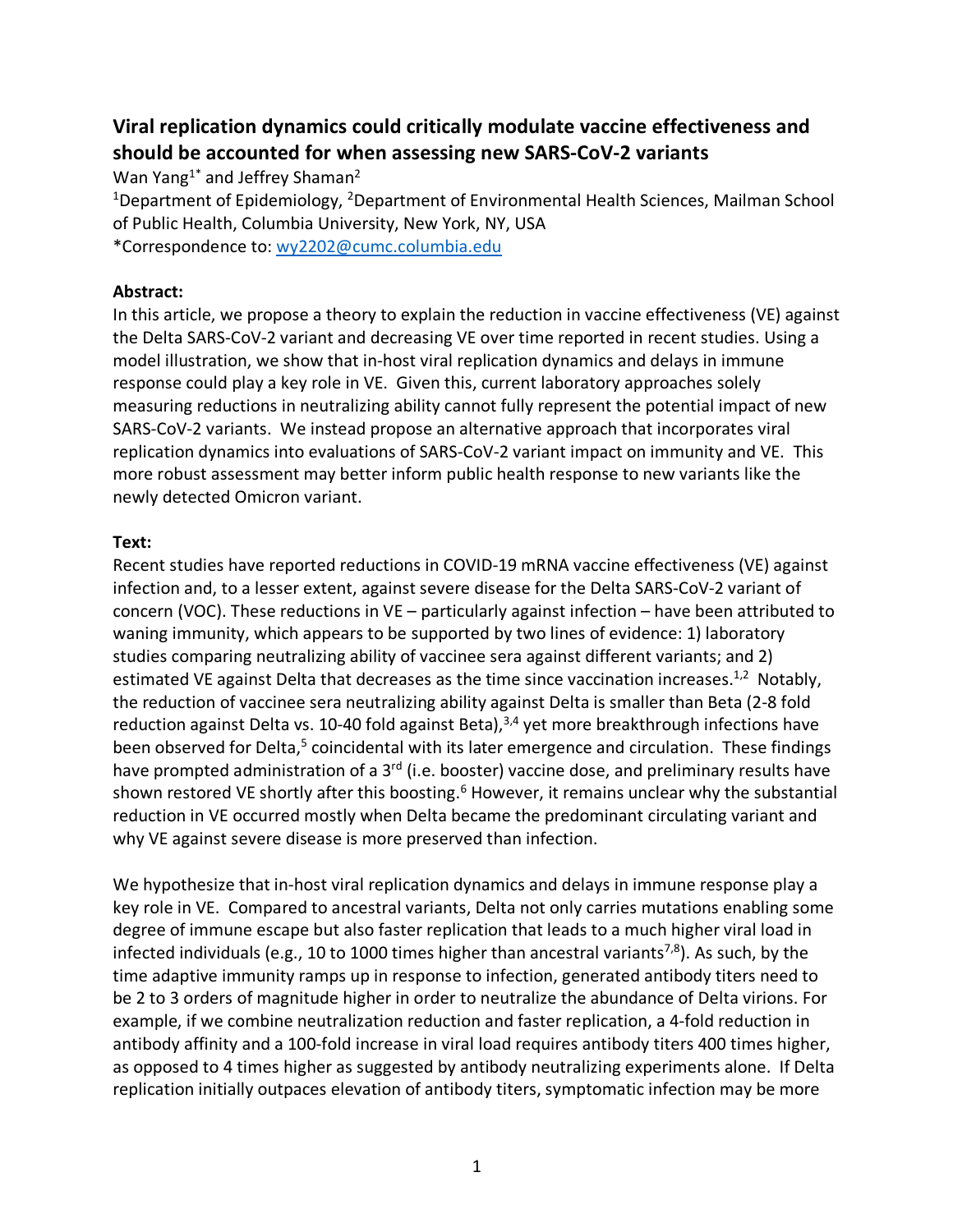likely; however, as adaptive immunity continues to ramp up, it will ultimately overpower Delta and prevent more severe disease outcomes. This hypothesis would explain the loss of protection against symptomatic infection by Delta over time, but the resilience of protection against severe, critical and fatal disease.<sup>2</sup>

To illustrate this hypothesis, we simulated in-host viral dynamics for a hypothetical wildtype infection and a Delta-like VOC infection among unvaccinated, not recently vaccinated, and recently vaccinated or boosted individuals. As shown in Fig 1, the Delta-like VOC generates reduced but still substantially high viral loads in non-recent vaccinees (vs. naïve / unvaccinated) due to its faster replication rate and the slight delay of immune response. Further, viral load is substantially reduced in recently vaccinated or boosted individuals due to higher circulating titers and a faster and stronger immune response (Fig 1). These simulated results are consistent with the observed higher probability of Delta breakthrough but lower probability of severe infection, as well as the restored VE following the boosting.



Time from infection

**Fig 1. Simulated in-host viral dynamics.** The simulation assumes 1) a basic reproduction number *R0* of 2.4 and an infectious period *D* of 6 days for the wildtype infection and an *R0* of 4 and *D* of 4 days for a Delta-like VOC infection; 2) lower antibody affinity for the Delta-like VOC leading to a 15% reduction in immune response; and 3) for the recently vaccinated or boosted, immune response is 25% faster and stronger than those not recently vaccinated.

Given the above, we call for more robust assessment of SARS-CoV-2 variant impact on immunity and VE. Specifically, viral replication dynamics need to be incorporated when assessing sensitivity to antibody neutralization. For instance, in addition to assays using the